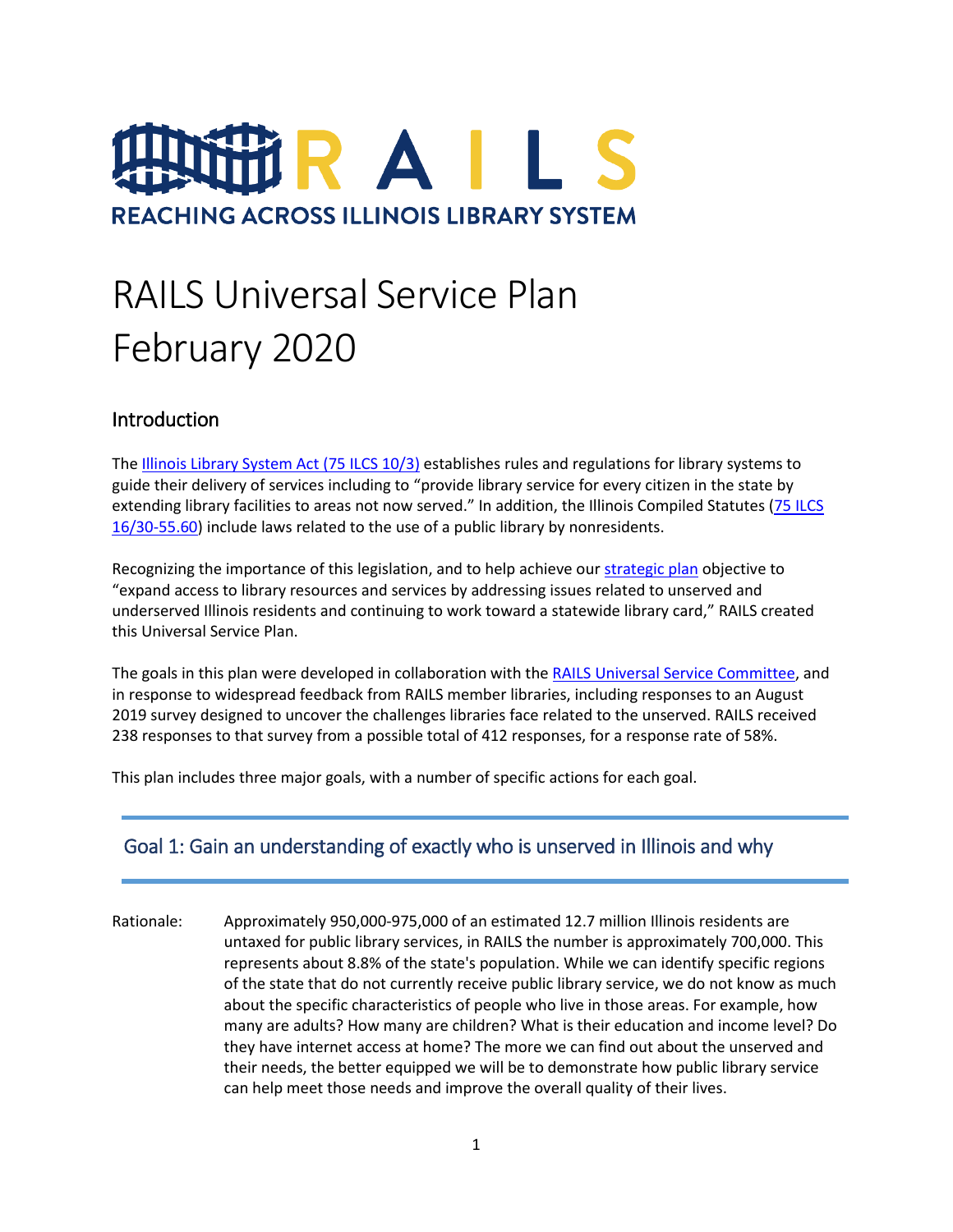Action: Analyze data from the Illinois Department of Revenue/Illinois State Library (ISL) Library Service Areas map and the U.S. Census Bureau's map data to get a clear picture of the different demographic characteristics of unserved areas and develop a complete demographic profile of unserved areas in Illinois.

Action: Develop materials to educate/inform system members, funders and other stakeholders about who is unserved in Illinois.

## Goal 2: Simplify nonresident card laws and rules to eliminate confusion and to extend service to unserved residents through innovative projects and law and regulation changes

Rationale: Responses to the August 2019 RAILS survey and other feedback gathered from RAILS members indicates that there is great confusion about Illinois law related to the unserved and how to interpret this law. Libraries are currently following a wide variety of different practices. Some of these would be considered "legal," others may not be. There have also been changes to the law in recent years, and many libraries are not aware of these changes. RAILS libraries are already engaged in a number of innovative practices to serve the unserved. Finding ways to share these innovative practices with other libraries and to expand current laws related to the unserved to incorporate these practices would increase and improve services to the unserved statewide.

- Action: Work with ISL to create an FAQ for Illinois libraries with information about nonresident cards and current laws related to serving the unserved. Ensure that common questions raised by RAILS members are included in the FAQ. Gather input from the Illinois Heartland Library System (IHLS) on questions that should be included.
- Action: Once developed, publicize the availability of the FAQ to all Illinois libraries. Post the FAQ on the RAILS website and share it with IHLS.
- Action: Streamline and improve access to the information on the RAILS website re nonresident cards and services to the unserved, and make it easier to find. As a part of this process, develop a "Library Pulse" page on the unserved to include on the RAILS homepage.
- Action: Use different RAILS communication channels (website, *E-News*, podcast, member updates, library visits, conference exhibit booths, and other member encounters) to share innovative library practices related to the unserved.
- Action: Propose a panel discussion at the 2020 Illinois Library Association (ILA) conference focusing on innovative library practices related to the unserved.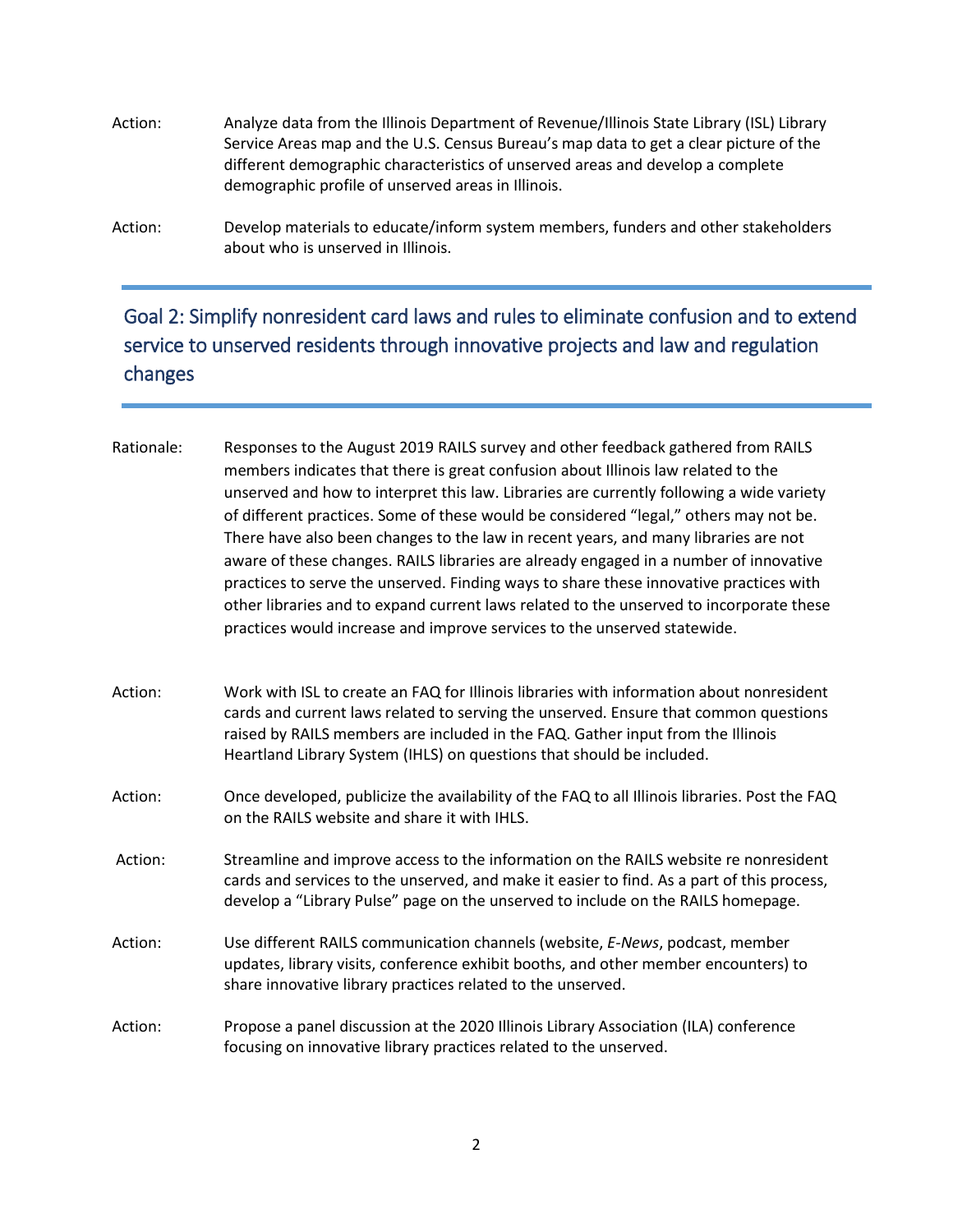| Action: | Explore the option of offering a RAILS grant program to offer funding for libraries that<br>want to offer additional innovative services to nonresidents.                                                                                                                                                                                                                                                                                                                                                         |
|---------|-------------------------------------------------------------------------------------------------------------------------------------------------------------------------------------------------------------------------------------------------------------------------------------------------------------------------------------------------------------------------------------------------------------------------------------------------------------------------------------------------------------------|
| Action: | Work with the RAILS attorney, ISL, and other stakeholders to expand the law related to<br>the unserved to include some of the innovative practices libraries have already<br>implemented. Prioritize offering library cards without fees to unserved children as an<br>initial effort.                                                                                                                                                                                                                            |
| Action: | Work with the RAILS Universal Services Committee and ISL to legalize some of the many<br>current practices that provide temporary teacher or seasonal library cards to the<br>unserved.                                                                                                                                                                                                                                                                                                                           |
| Action: | Work with the Universal Services Committee and ISL to expand the definition of<br>reciprocal borrowing so a public school card could be used to check out materials at a<br>public library.                                                                                                                                                                                                                                                                                                                       |
| Action: | Work with the Universal Service Committee and ISL to establish a regional or system-<br>wide tax formula for assessing non-resident card fees.                                                                                                                                                                                                                                                                                                                                                                    |
| Action: | Continue to work with ISL and ILA on a proposal for annual statewide funding of a core<br>suite of electronic databases that would be available to all system member libraries and<br>unserved residents.                                                                                                                                                                                                                                                                                                         |
| Action: | Continue to provide/promote BiblioBoard services that are available to anyone in Illinois<br>whether or not they have a library card. Target these promotional efforts at unserved<br>areas.                                                                                                                                                                                                                                                                                                                      |
| Action: | Continue to provide and expand RAILS website information about forming<br>intergovernmental agreements (IGAs) to provide service to the unserved, including<br>templates, frequently asked questions, IGA examples from other libraries, and other<br>information. Publicize the availability of this information to all Illinois libraries on a<br>regular basis and continue to consult with RAILS members interested in forming an IGA<br>and investigate the possibility of providing basic legal assistance. |
| Action: | Offer continuing education (CE) opportunities to help members form IGAs, including a<br>possible panel discussion featuring libraries that are currently using IGAs and/or an<br>attorney providing general advice about considerations to keep in mind when<br>establishing an IGA.                                                                                                                                                                                                                              |
| Action: | Conduct an awareness campaign aimed at school districts where an IGA would be<br>helpful, and ensure that some RAILS CE opportunities are tailored to school libraries.                                                                                                                                                                                                                                                                                                                                           |
| Action: | Continue to work with ILA's Public Policy Committee to enact an amendment to the<br>Public Library District Act designed to remove barriers to libraries merging.                                                                                                                                                                                                                                                                                                                                                 |
| Action: | Provide more information, CE opportunities, and/or basic legal assistance on how to<br>annex unserved areas.                                                                                                                                                                                                                                                                                                                                                                                                      |